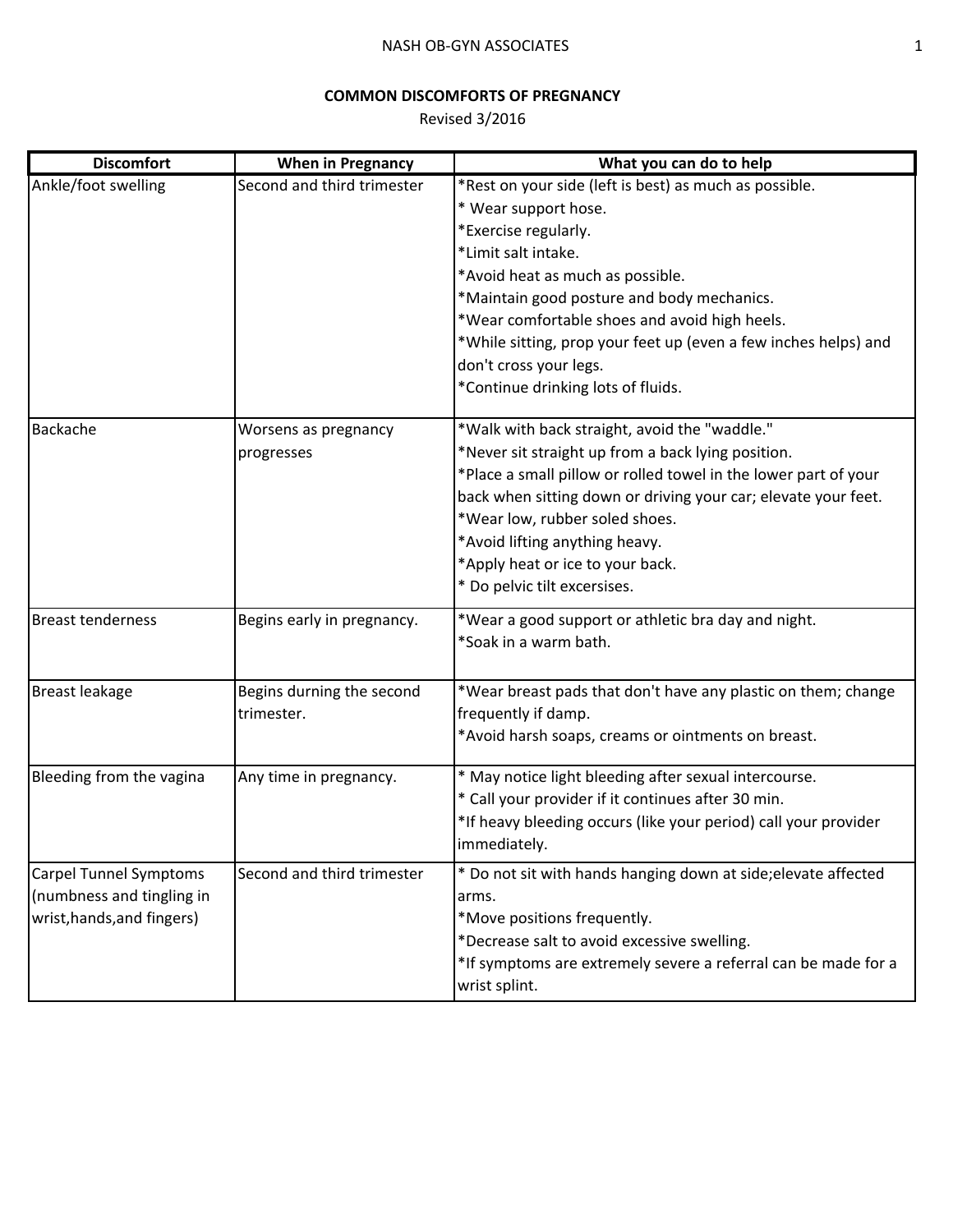| Constipation                       | Second and third trimester.                        | *Eat food high in fiber. examples: (fruits, vegatables, bran)<br>*Drink 8-10 glasses of water a day.<br>*Exercise each day.<br>*Avoid laxatives and enemas unless prescribed by your provider.<br>*Maintain regular schedule for bowel movements.<br>*Try eating dried prunes, apricots or drinking prune or apricot<br>juice.                                         |
|------------------------------------|----------------------------------------------------|------------------------------------------------------------------------------------------------------------------------------------------------------------------------------------------------------------------------------------------------------------------------------------------------------------------------------------------------------------------------|
| Contractions/ Abdominal            | After the 20th week.                               | * Rest; lie down on your left side about 20 min.<br>*Drink two to three glasses of water or juice quickly.<br>*Time the frequency of contractions.<br>*Call your provider if contractions do not stop with in an hour or<br>are 10 min apart or closer.                                                                                                                |
| Dizziness/ Light Headed            | Begins early and continues                         | *Get up slowly from lying down.<br>*Don't go too long between meals and carry snacks with you.<br>*Drink lots of fluids.<br>*If you get dizzy, lie down on your side or bend forward with<br>your head down close to your knees.<br>*Wear support hoes.<br>*Move slowly and deliberately<br>*Avoid warm crowded areas.<br>*Contact your doctor if symptoms are severe. |
| <b>Enlarging Belly and Breasts</b> | Second half of pregnancy.                          | *Sleep on your side with pillows between your legs and<br>supporting your abdomen.<br>*Wear loose, comfortable clothing.<br>*Wear a supportive bra even to bed.<br>*Rest as needed.                                                                                                                                                                                    |
| <b>Fatigue or Tiredness</b>        | Early in pregnancy and again<br>in the last month. | *Take extra naps during the day if possible.<br>*Try to get at least 8 hours of sleep a night.<br>*Eat a well balanced diet to prevent anemia.<br>*Continue to excercise but not to the point of exhaustion.                                                                                                                                                           |
| Flatulence                         | Anytime, especially after 20<br>weeks.             | *Try to schedule your daily bowel movement.<br>*Avoid fatty foods such as beans, cabbage, and sodas.<br>*Increase fiber and water to your diet.<br>*Thoroughly and slowly chew foods and avoid large meals.<br>*Increase exercise.                                                                                                                                     |
| <b>Food Cravings</b>               | Anytime during pregnancy.                          | *Okay to indulge a bit as long as your diet is otherwise healthy<br>and food choices are not harmful.<br>*Report unusual craving such as clay dirt, corn starch, or ice to<br>your medical provider.                                                                                                                                                                   |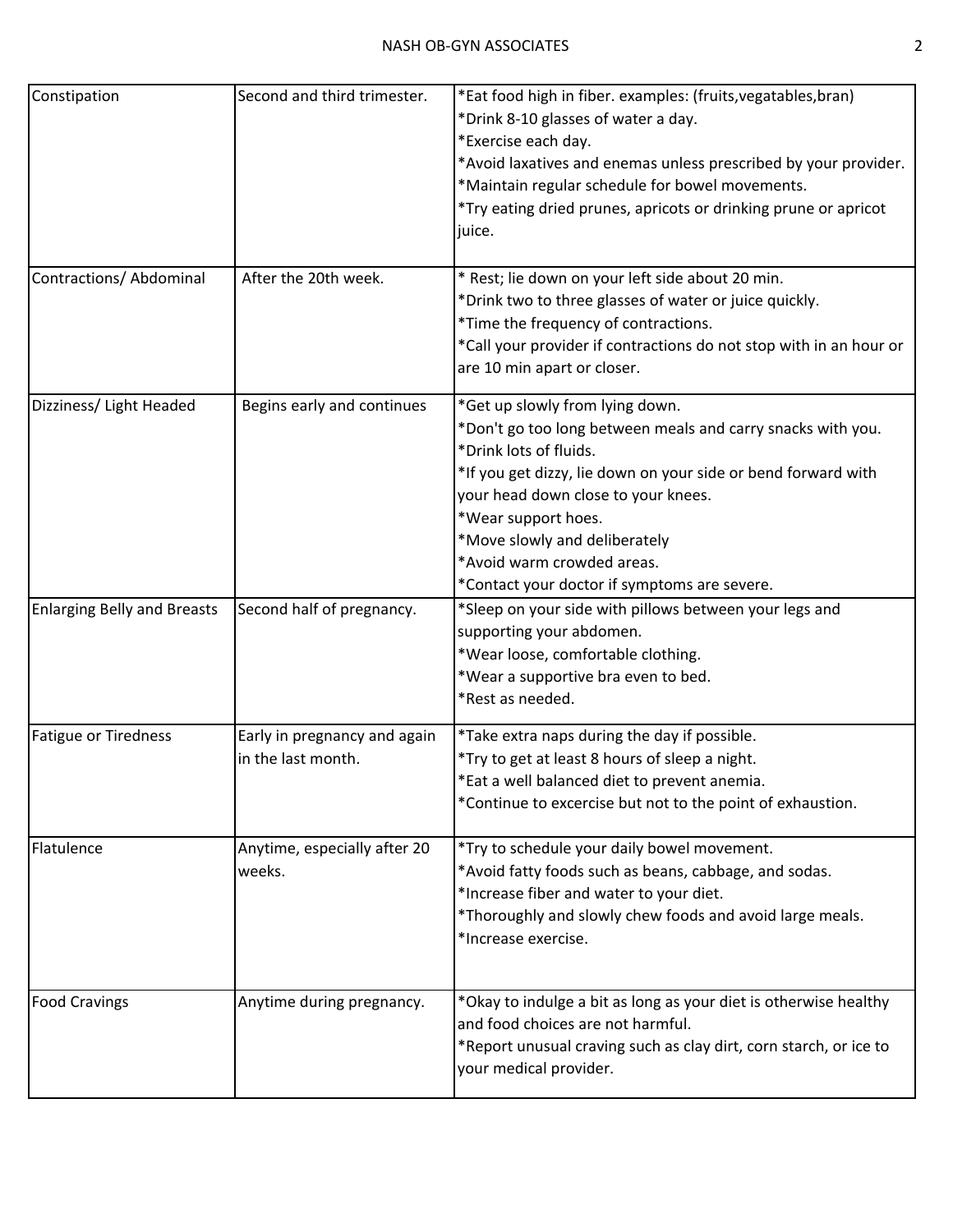| <b>Frequent Urination</b>   | Begins early, gets better mid<br>pregnancy, and then increases<br>towards the end of pregnancy. | *Know where the bathrooms are when you are out. Empty your<br>bladder regularly.<br>*Do not decrease your fluid intake.<br>*Expect to make many trips to the bathroom, day and night.<br>*Avoid drinking lots of fluids before bedtime.<br>*Perform Kegal excercises.<br>*Report burning or pain on urination to your physician.                                                                |
|-----------------------------|-------------------------------------------------------------------------------------------------|-------------------------------------------------------------------------------------------------------------------------------------------------------------------------------------------------------------------------------------------------------------------------------------------------------------------------------------------------------------------------------------------------|
| Headaches                   | First half of pregnancy.                                                                        | *Avoid eye strain. Rest your eyes frequently and take frequent<br>computer breaks.<br>*Use Tylenol as directed.<br>*Avoid aspirin and other pain medications, unless you have<br>discussed their use with your provider.<br>*Drink plenty of water.<br>*Eat regularly.<br>* *Contact your doctor for constant "splitting" headache not<br>relieved by Tylenol or accompained by blurred vision. |
| Heartburn                   | Second and third trimester.                                                                     | *Eat frequent and small meals.<br>*Eat slowly and chew your food well.<br>*Avoid deep fried, greasy and spicy foods.<br>*Drink fluids between your meals.<br>*Avoid lying down right after meals.<br>*Antacids, as directed, are safe and effective.                                                                                                                                            |
| Hemorrhoids                 | Anytime in pregnancy.                                                                           | *Apply cold Witch Hazel pads (Tucks) or hemorrhoid ointment.<br>*Avoid constipation (see constipation).<br>*Avoid prolonged sitting on toilet.<br>*Do your Kegal excersises.<br>*Take sitz baths or warm baths 3-4 times/day.                                                                                                                                                                   |
| <b>Increased Saliva</b>     | First trimester                                                                                 | *Chew gum and eat hard candy-watch excess calories.<br>*Use mouthwash.<br>*Avoid starches.                                                                                                                                                                                                                                                                                                      |
| Increased Vaginal Discharge | <b>Throughout Pregnancy</b>                                                                     | *Wear cotton underwear.<br>*Avoid nylon, panty hose, feminine hygiene soaps or sprays.<br>*DO NOT DOUCHE.<br>*Wipe front to back.<br>*Inform your provider if your vaginal discharge is yellow or<br>greenish, thick and cheesy, or has a strong fish-like odor, or if<br>there is soreness, itching, or burning.                                                                               |